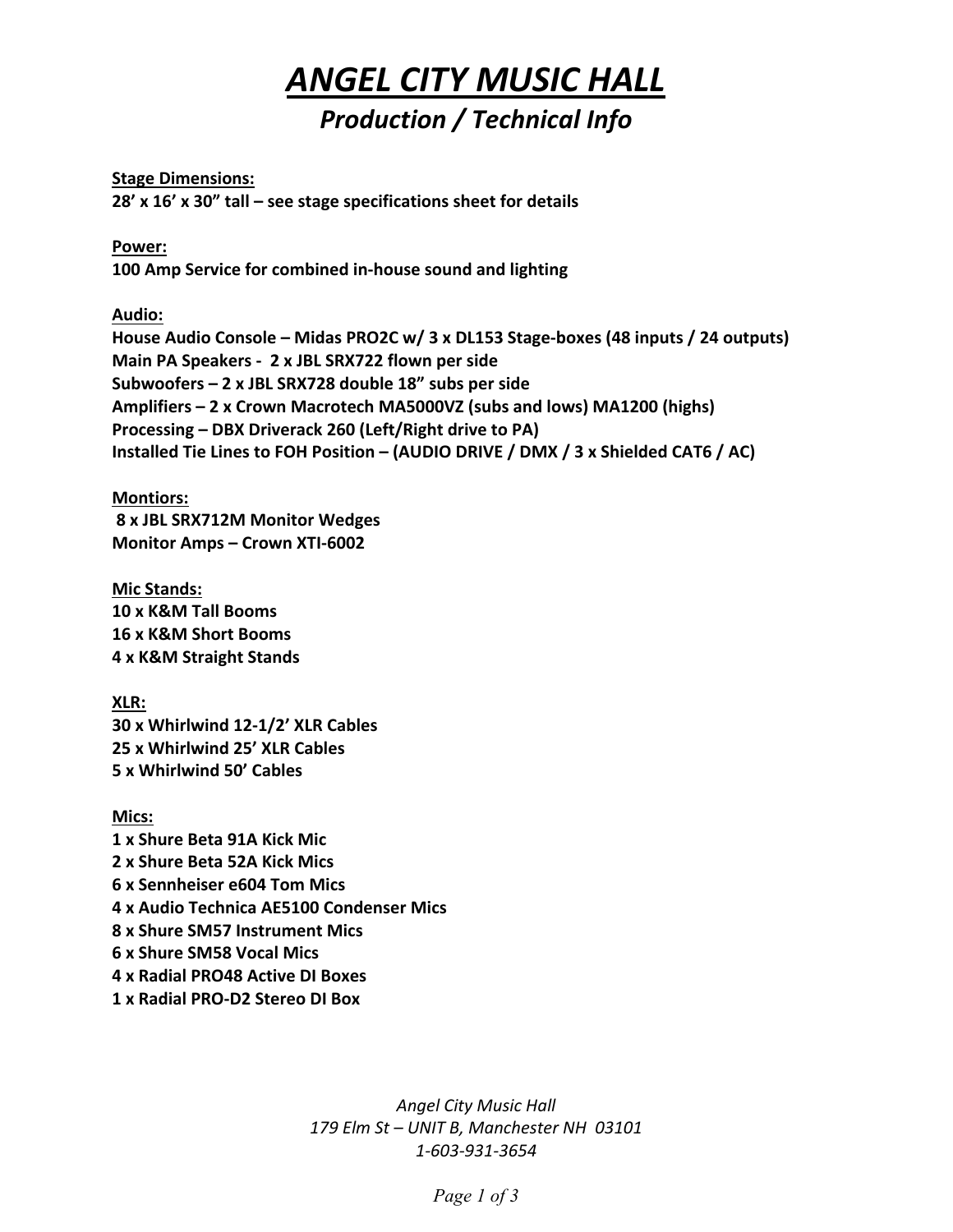## *ANGEL CITY MUSIC HALL Production / Technical Info*

**Lighting:**

**8 x 70 Watt LED PARS – UPSTAGE 4 x Chauvet Intimidator 355 Beam Moving Head Fixtures – UPSTAGE 6 x 70 Watt LED PARS – DOWNSTAGE**

**Stage Video:**

**14' Motorized Video Screen / Ultrashort Throw Projector located at downstage edge of stage 1080P Stage Video Camera tied into venue IP based TV Matrix System HDMI Input to venue Projector / TV IP matrix system located at Stage**

**Parking: Please Advance with Venue Production**

**Load-In:**

**Loading Ramp in rear of building to venue floor level (1/2 floor level below street). 4' wide stairway also available with entry door located directly next to stage. Front Street access via venue front doors.**

**Showers / Laundry: Not available on site**

> *Angel City Music Hall 179 Elm St – UNIT B, Manchester NH 03101 1-603-931-3654*